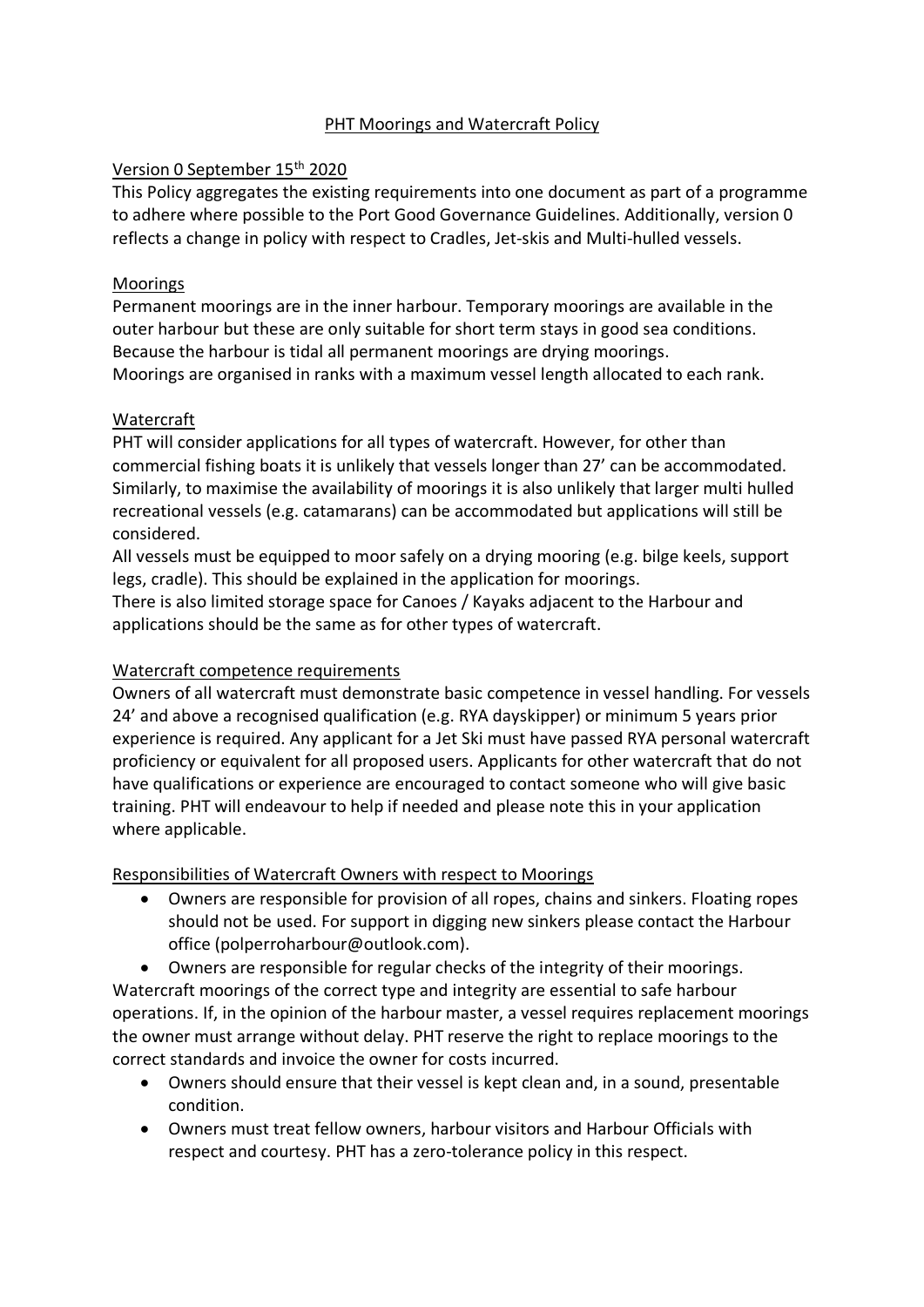• Owners must pay their mooring fees and any other fees applicable within the allocated timescale.

#### Harbour stores

A limited number of stores around the harbour are available to rent. Unless covered by a separate agreement these are only to be used for storage or workshop use associated with harbour activities. As with moorings priority for stores will be given to commercial fishing vessels.

Store users must comply with the following requirements:

- Insurance of contents. PHT accepts no responsibility for loss or damage.
- Store users are responsible for payment of business rates or other charges as applicable.
- Stores should be securely locked when not in use.
- Hazardous materials such as flares, fuel, gas and solvents should not be kept in the stores. Outboard motors should be drained of fuel before storage.
- Stores must be kept in clean and tidy order. In particular, flammable materials such as wood, carboard or paper must be stored safely.
- Stores cannot be sub-let without prior written agreement of PHT.

### How to apply for a mooring, store or kayak storage

Please submit your application in writing to the Harbour Office, Mawdsleys Rooms, The Warren, Polperro, PL132RB. For watercraft moorings please state vessel type and length, type of vessel support and owner qualifications / experience. Applications from persons who are not permanent residents should also nominate who would be responsible for the vessel when they are not in the village. For stores please state intended use. For Kayaks please advise model and length.

The Harbour Master will review applications and submit recommendations to the Trustees. Please note that priority will be given to registered commercial fishing vessels. All applications will be considered on a case by case basis. In particular any application for a vessel with a supporting cradle will need to consider the cradle type and the views of vessel owners adjacent to the potential mooring.

Applications will either be accommodated, put on a waiting list or rejected and the Applicant will be advised accordingly.

#### Change of watercraft owner or change of watercraft type.

If a vessel is sold to a different owner it should not be assumed that the new owner can retain it at the same mooring. A new mooring application should be submitted. Similarly, if an owner wishes to replace a vessel with a different type and wants to use the same mooring then a new mooring application is also required.

In both cases the Trustees will endeavour to accommodate the requests. However, in exceptional circumstances (e.g. to allow access for a commercial fishing vessel or where the owner has not complied with his/her responsibilities) it may be necessary to allocate a different mooring, put the application on a waiting list or refuse permission.

#### Annual renewal of Moorings and stores

Moorings are reviewed and renewed on an annual basis. Owners of boats in the harbour will be sent a renewal invoice and also asked to confirm that they have insurance cover for